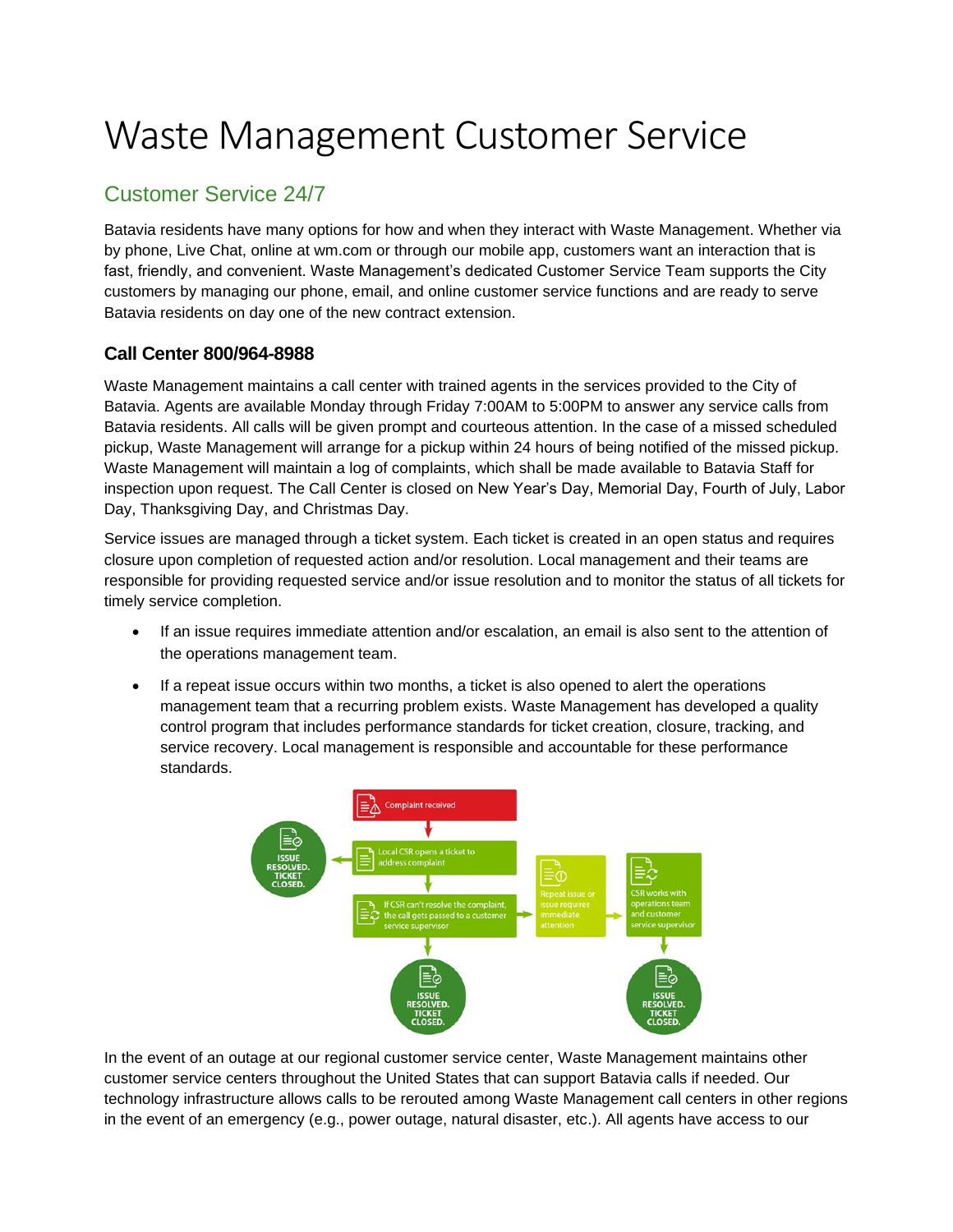Knowledgebase Management Tool, "Green Pages," and can assist Batavia residents at all times with community-specific information.

### Live (Digital) Chat

A team of customer service professionals is dedicated to this service channel. Chat sessions are initiated through our website wm.com, in real time, Monday through Friday, 7:00AM to 5:00PM.

## **"After Hours" by Phone**

Introduced in November 2016, our customer service number now features an Interactive Voice Response (IVR) system. Through IVR customers can find out basic account information and make account payments through an automated system during non-business hours.

### **Email**

Batavia staff and residents may email their request to Waste Management Customer Service through the following email [wmilmv@wm.com](mailto:wmilmv@wm.com) . Information required: name, address, phone number, issue.

## WM Customer Service Digitalization

**NEW! Customer Service Digitalization.** Understanding that customers want to manage their waste like all other online purchases, Waste Management made a commitment to creating a comprehensive, easy-to-use digital service option. This groundbreaking tool will give WM direct-billed customers the ability to manage their entire waste portfolio without ever having to pick up the phone. They can set up service, request an extra pickup, add a waste stream, view their service and order history, report and view resolution status of service concerns, view their collection schedule, and more. In the age of the "new normal," our customer service digitalization efforts will make it easier and safer than ever for the City's residents and businesses to manage their waste.

WM is committed to finding ways to make it easy for our customers to manage their services conveniently and efficiently. Our new technologies provide our customers with the ability to better manage their accounts, improve communications and enhance their customer experience. We are excited to share the features available on our new My WM mobile app and wm.com along with the services now available to our commercial and municipal customers.